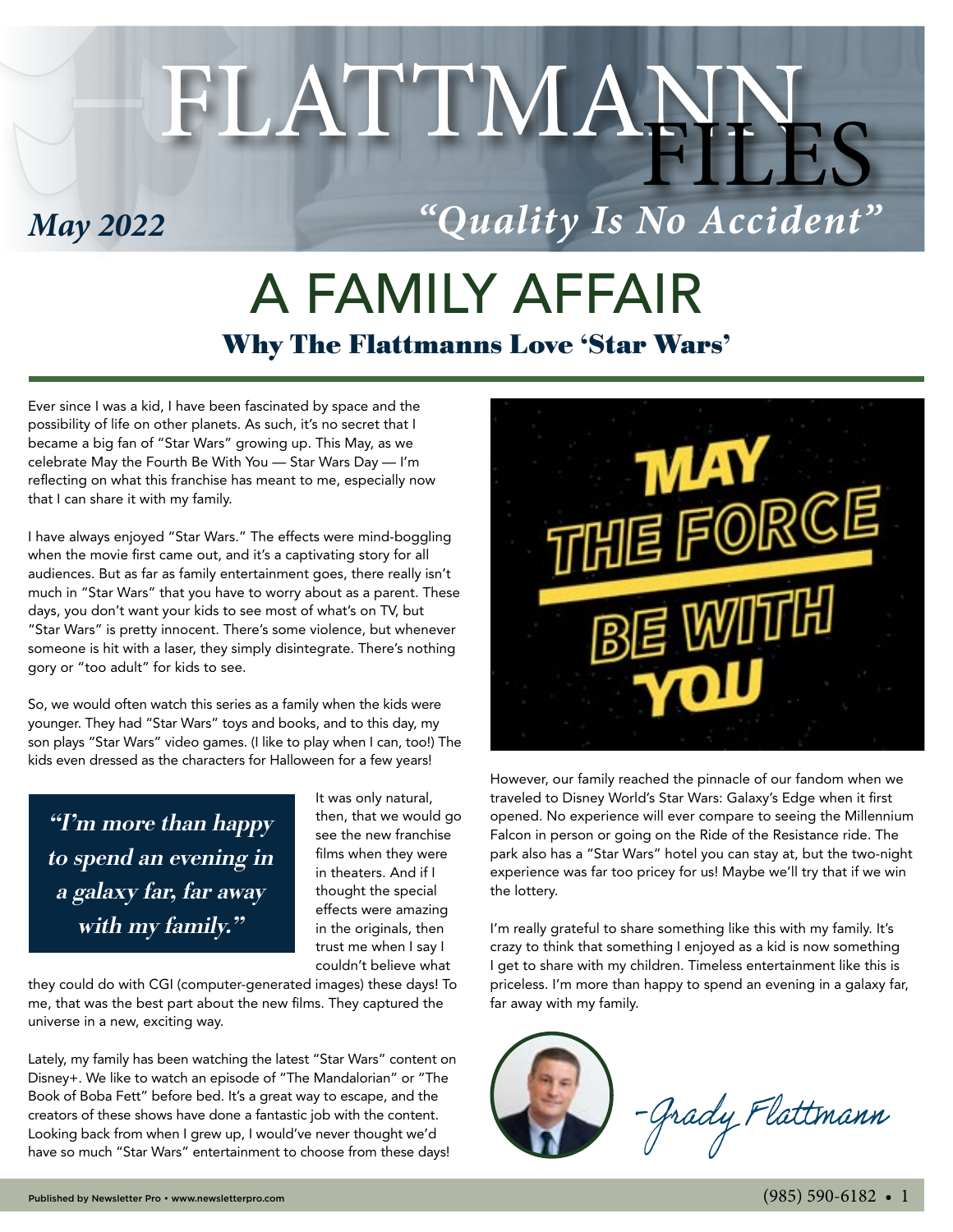# A Timeless and Influential Book

#### It's Time to Read or Reread This Classic

"How to Win Friends & Influence People" by Dale Carnegie has stood the test of time. Published in 1936, this book has sold more than 30 million copies worldwide. Relating to the key relationships of humans, the book embodies self-improvement, communication, relationship building, and compassion. Every working professional or individual rubbing elbows in their social group needs it in their toolbox!

If you haven't already experienced the influential and game-changing words of Dale Carnegie, it's time to pick up a copy. If you've already read it, it's time to give it another read to review and remember because there is still much value to unfold.

 $\overline{LARNEGLE}^{op}_{HDE}$ Embedded within each page of this easyto-read book are recommendations for creating, building upon, and improving successful and positive relationships within your life, whether it be with friends, family members, coworkers, network professionals, or supervisors. Written and published more than 85

years ago, its life lessons and thought-provoking suggestions still apply today because, while technology, education, and infrastructure have all advanced, our basic human tendencies and the way we interact remain the same. HOWTO

"You can make more friends in two months by becoming interested in other people than you can in two years by trying to get other people interested in you," Dale Carnegie states. In "How to Win Friends & Influence People," he explores the importance of putting the needs, interests, and values of others before your own and how to handle situations for the best possible outcome. It takes a deep dive into getting to know yourself before learning how to bond with others on a personal and/or professional level.

This book, a brilliant study on human nature, will have you wondering why you didn't read it sooner while reflecting on situations and interactions you could have handled differently. But most importantly, Carnegie's pointers are sure to provide amazing insights while you learn to get along with just about anyone.

Woman Attempts to Sue Wendy's

For an Alleged Finger in Her Chili



Back in 2005, a woman became imaginative and filed a claim against the owner of a Wendy's franchise in San Jose, California, stating that she was served a bowl of chili with a human finger in it. Her allegation cost the fast-food chain millions in damages, and as it turns out, the woman's claim was false. She was eventually arrested and convicted of attempting to extort Wendy's.

On March 25, 2005, Wendy's was put in the spotlight under false allegations. A woman, Anna Ayala, visited a Wendy's with her family and ordered a bowl of chili. She then made a large scene, claiming that she bit into something crunchy and discovered that it was the fingernail of a human finger inside her chili! All of the employees in that particular Wendy's were astonished because they each had all 10 fingers still attached. Even more, all Wendy's employees at other locations who handled raw materials still had all of their fingers. When a forensic investigation was done on the finger, it was found that the finger was not cooked at 170 degrees F for three hours, like the rest of the chili was.

Eventually, it was discovered that Ayala had 13 different lawsuits open against different companies, and when her story began to waver, she dropped the lawsuit on April 12, 2005, claiming it was putting too much pressure on her. But Wendy's, having already lost millions of dollars, was hard-pressed to prove this was not negligence on their part. They set up a tip line and offered \$50,000 to anyone who had information on the owner of the finger. Eventually, after genetic testing, authorities discovered that the finger belonged to a Nevada man who was a coworker of Ayala's husband; the man had recently lost a finger in an industrial accident and had given it to Ayala to settle a \$50 debt. Both Ayala and her husband were charged and ordered to pay restitution. It was quite the finger feud!

**To Tax Tax Co**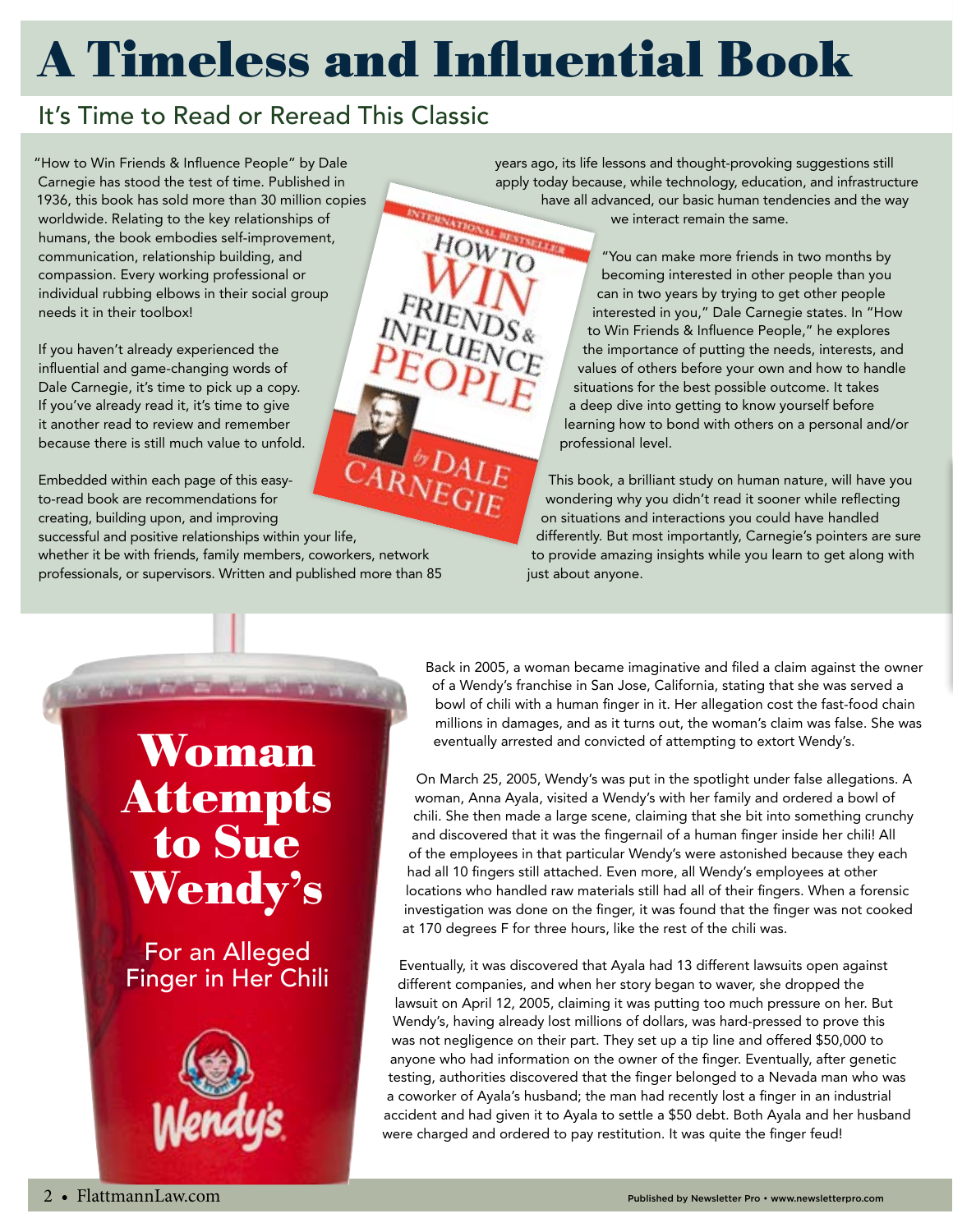# TAKE A BREAK





### MOTHER'S DAY BRUNCH RAINBOW FRITTATA

*Impress Mom with this delicious breakfast recipe!* 

#### **Ingredients**

- Nonstick cooking spray
- 1/4 cup sweet potato, diced
- 1/4 cup yellow pepper, diced
- 1/4 cup broccoli, chopped
- 8 eggs

#### **Directions**

- 1. Preheat oven to 350 F and coat a cast-iron skillet with nonstick cooking spray.
- 2. In the skillet over medium heat, cook sweet potatoes, yellow pepper, and broccoli until soft.
- 3. In a medium bowl, whisk together eggs, basil, thyme, salt, and pepper.
- 4. Pour egg mixture into skillet with vegetables. Don't stir but instead use a spatula to lift the edges of the egg mixture until it is evenly distributed.
- 5. Transfer mixture to oven. Bake for 5 minutes or until the dish sets.
- 6. Top with avocado and tomatoes. Drizzle Sriracha on top (if desired).

THE ART OF QUIETING YOUR MIND BEFORE BED

All day long, thoughts run through your mind, and by the end of the day, your head is probably ready to explode. After all, it's estimated that in 24 hours you can have between 60,000–80,000 thoughts. At some point, your brain needs a break, and that's especially true before you try to go to bed. Here are some ways to quiet your mind, so you can get a full night's sleep!

#### Keep your bed for sleeping.

If you aren't sleeping, get out of bed! Getting in the habit of scrolling through your phone, watching TV, reading, working, or even eating in bed teaches your brain that your bed is for things other than sleeping! If you find yourself tossing and turning, get out of bed and try a relaxing activity such as reading, journaling, listening to music, or meditating. When you get tired, try getting back in bed.

#### Breathe deeply.

Breathing exercises can not only help calm your mind and spirit, but they can lower your heart rate, which is especially beneficial in relieving stress or anxiety when things are upsetting you.

#### Write it down.

Instead of letting thoughts fill your mind right before bed (such as the next day's tasks or any worries you have), set aside time before bed to write it out. Whether you are a fan of journaling, writing letters, or simply just listing out your problems, goals, and thoughts, grab a pen and paper and make it a nightly routine. This way, your thoughts will be freed before your head hits the pillow.

#### Try a light snack.

When you can't sleep, the last thing that you want to do is eat something heavy. In fact, when you eat a large meal right before bed, your digestive system can become overwhelmed. But, studies have shown that eating a light carbohydrate snack such as crackers or popcorn when you can't sleep may be helpful.

#### Turn your room into a sleep haven.

Keeping your bedroom neat, relaxing, and calm can help improve your sleep! Keep all televisions, computers, and screens out of the bedroom and furnish it with soft colors and textures that are tranquil and soothing to you.

Pumping the brakes on worrisome thoughts racing through your mind can be tough, but trying these tips and tricks may earn you some relief and much needed sleep.

*Inspired by EatingWell.com* 

• Basil, thyme, salt, and pepper, to taste

and thinly sliced

• 1/2 avocado, pitted, peeled,

Cherry tomatoes, halved • Sriracha hot sauce (optional)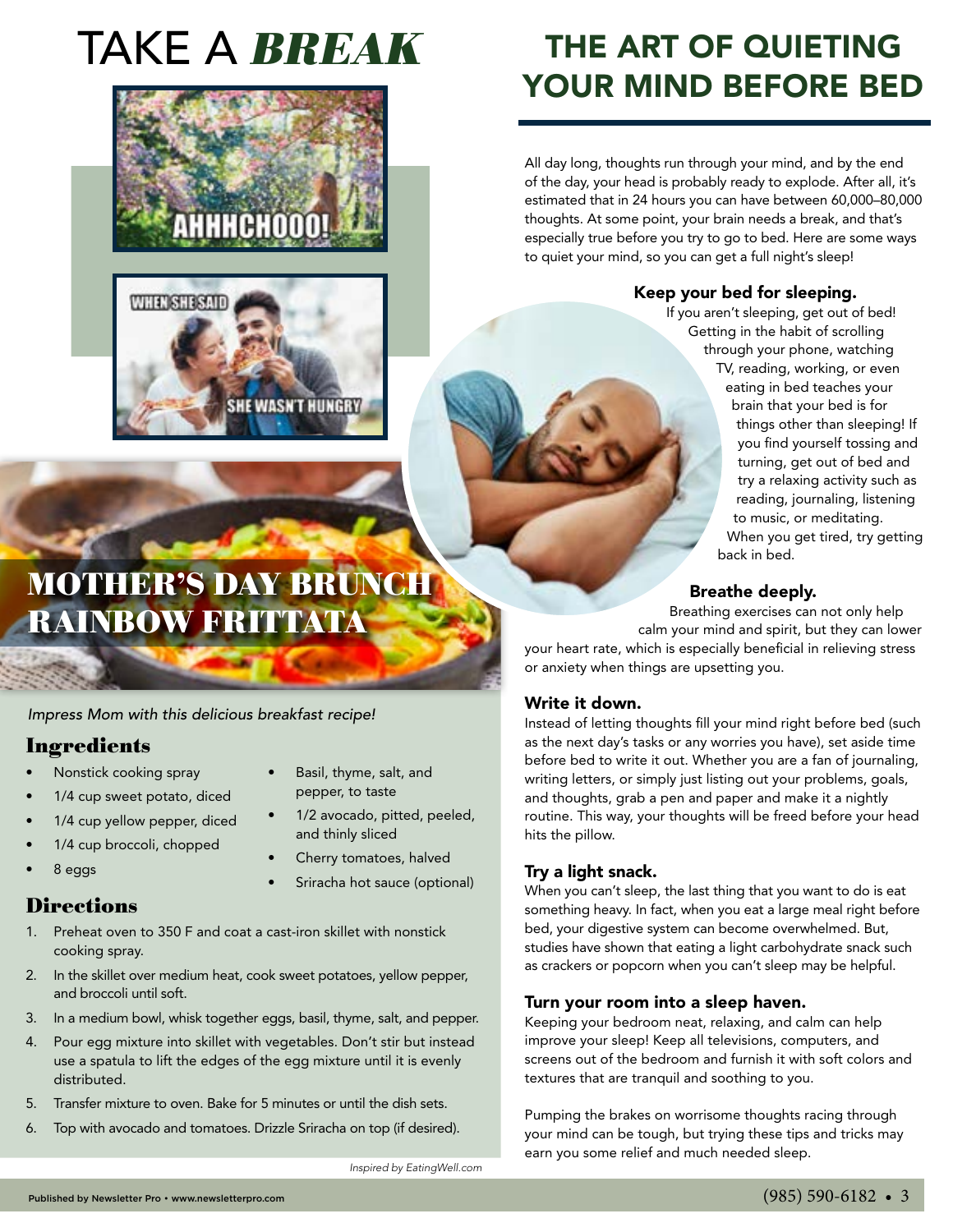

### *"Quality Is No Accident"*

**Flattmann Law (985) 590-6182 FlattmannLaw.com** **213 W. 21st Ave. Covington, LA 70433**

PRST STD US POSTAGE PAID BOISE, ID PERMIT 411

# INSIDE THIS ISSUE

**2**

**4**

**1**

A Family That Loves 'Star Wars'

This Book Has Stood the Test of Time Liar, Liar, Fingers on Fire

**3** Mother's Day Brunch Rainbow Frittata 5 Solutions for Quality Sleep

A Blessing for Foster Families

# Aiming to Keep Them Together Nonprofit Builds Free Homes for Licensed Foster Families

Studies show that over half of the children in foster care also have a sibling in the foster system. Of those children, more than 75% are separated. In North Carolina, Fostering Hopes joined forces with another nonprofit, H3 Collective, to build foster homes so they can keep large sibling groups together. Some of these homes are big enough to house five children, which is usually the maximum number of children the foster system allows under one roof.

Alex Williams, the founder of Fostering Hopes, explained that the need for foster homes and foster parents is so high that, many times, children are sent out of their home county. He estimates that roughly 50% of the 20,000 children in North Carolina's foster program will be placed outside of their home county. Adam Ponder of H3 Collective was proud to announce that Fostering Hopes and H3 are currently working together on a 3,600-square-foot, five-bedroom home for a licensed foster family, and the group hopes to have it ready for occupancy this summer.

As if living in the foster program isn't hard enough on a child, being packed up and moved across the state — sometimes

counties away from their brothers and sisters — is traumatizing. The goal is to provide children a home where they feel comfortable and safe with enough room for all siblings. Once this initial build is complete, Fostering Hopes and H3 plan to build many more large foster homes in Western North Carolina. They've even made the goal of expanding into 10–15 counties in the western part of the state!

> "The intention is to provide hope to children who typically find themselves without it," Alex Williams told Fox News. "We hope to keep siblings together, to keep children in their home communities, and to provide dedicated families or parents for children who need them the most."

> > There is no better feeling than helping children grow, thrive, and flourish. The efforts of Fostering Hopes and H3 Collective are inspiring, heartfelt, and are bound to make a difference in the lives of many children and families.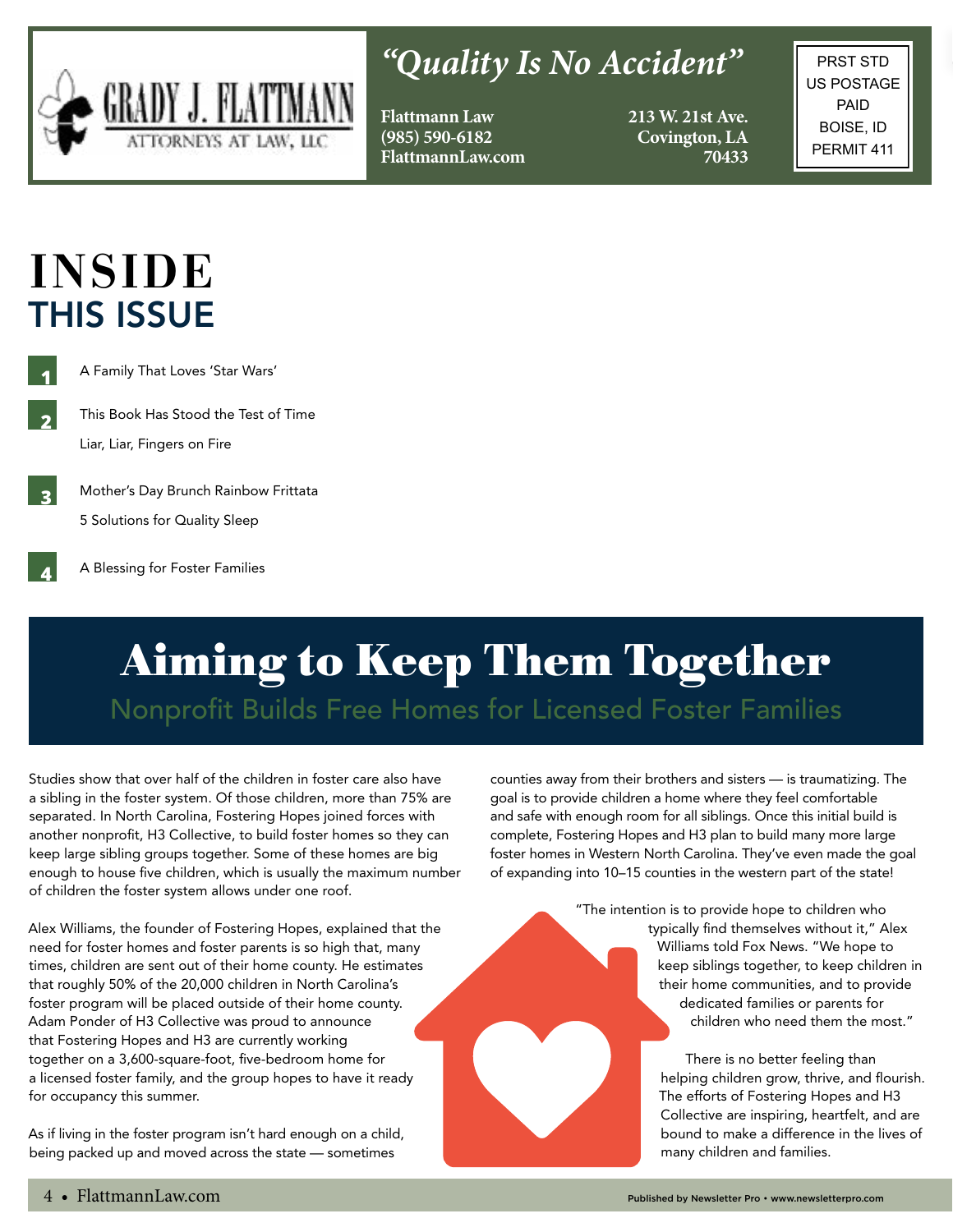# FLATTMANN LAW'S SUMMER GIVEAWAY!

Get ready for summer in style!

#### 4 BIG Prizes (4 winners)!



*Grand Prize:* Recteq 340 Wood Pellet Grill, stainless steel construction, Wi-Fi-enabled controller, portable design (estimated value: \$700)



*Third Prize:* Ooni Frya 12 Wood Pellet Pizza Oven (estimated value: \$350)



*Second Prize:* YETI Tundra 65 Insulated Chest Cooler (estimated value: \$375)

#### It's SO EASY to Enter

*Fourth Prize:* LoCo Cookers 100 QT Boiling Kit, including pot, basket, and dual jet burner cook stand (estimated value: \$200)

• Sign up for our newsletter (or, if you are already receiving the newsletter, verify your information) by filling out and returning the form on the back (one per household).

#### Contest Rules

- All entries must be received by May 13, 2022.
- Drawing will be held and winners will be notified on May 16, 2022.
- Winners MUST be able to pick up prizes at Flattmann Law in Covington, LA (Sorry … no shipping available).

Continued on Back …



(985) 590-6182 FlattmannLaw.com

213 W. 21st Ave. Covington, LA 70433